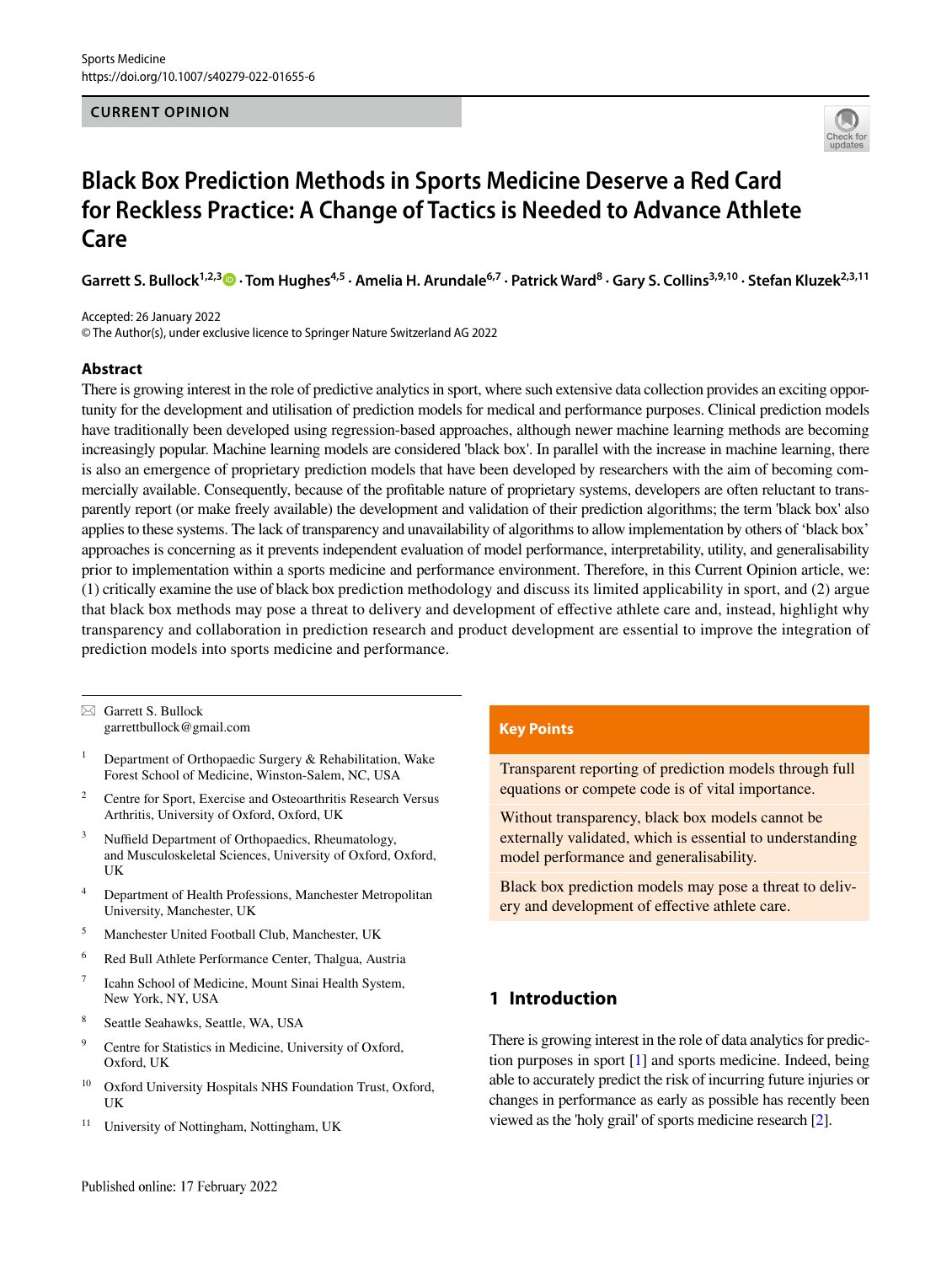The extensive volume of medical, training and performance data collected in elite sport provides an exciting opportunity for the development and utilisation of clinical prediction models for medical and performance purposes. Clinical prediction models can be used to assist practitioners with clinical decision making; they incorporate data from multiple predictor variables (termed predictors herein) measured at a point in time, to estimate an individual's probability of a health- or performance-related outcome being present at the time of measurement (diagnosis) or whether it will occur in the future (prognosis) [[2](#page-4-1), [3](#page-4-2)] (for list of key terms please refer to Table [1](#page-1-0)) [[4,](#page-4-3) [5\]](#page-4-4).

It is imperative to understand that predictors can be either causal or non-causal, as long as they have an association with the health outcome of interest. Causal factors have predictive value because they contribute to the cause of an event (such as an injury or change in performance) through direct or indirect mechanisms [[6\]](#page-5-0). Non-causal factors are simply associated with an outcome so have predictive value, but they do not have a direct or indirect infuence on whether or not an event happens [\[5](#page-4-4)]. Individual predictors usually have poor predictive value if used in isolation. However, when multiple predictors are used in combination, the ability of producing more nuanced individualised predictions can be realized [\[6](#page-5-0), [7](#page-5-1)].

Clinical prediction models have traditionally been developed using regression-based approaches, although newer machine learning (ML) methods are becoming increasingly popular [\[8,](#page-5-2) [9](#page-5-3)]. ML methods are often viewed as opaque as the underlying architecture is typically too complex to disentangle all the predictor-outcome relationships and the availability of implemented software to obtain individualised predictions is rarely seen [[8,](#page-5-2) [10–](#page-5-4)[12](#page-5-5)]. For this reason, ML models are considered as 'black boxes' [[10\]](#page-5-4). Specifcally, 'black box' is defned as when a model or algorithm is not interpretable by humans or the reasons underlying a model risk score or choice are not available [\[13](#page-5-6)]. In parallel with the increase in ML, there is also an emergence of proprietary prediction models (and associated tools to facilitate implementation, e.g., software,

online calculators, smartphone apps) that have been developed by researchers with the aim of becoming commercially available [[1,](#page-4-0) [14](#page-5-7)]. Consequently, because of the proftable nature of proprietary systems [[15\]](#page-5-8), developers are often reluctant to transparently report, or make freely available, the development and validation of their prediction algorithms [[8,](#page-5-2) [16](#page-5-9)]; the term 'black box' therefore also applies to these systems [[9](#page-5-3), [11\]](#page-5-10).

While the number of prediction model development studies conducted in elite sport is currently modest overall [[17](#page-5-11)], there is evidence that regardless of the statistical approach, the majority are poorly developed, opaque in their reporting (through not reporting the full complete code, algorithm description or model equations), and are not externally validated [\[17,](#page-5-11) [18](#page-5-12)].

The lack of transparency of 'black box' approaches is concerning as it prevents independent evaluation of model performance, interpretability, utility and generalisability prior to implementation within a sports medicine and performance environment [[3](#page-4-2)]. Further, this opaqueness hinders model uptake and clinic implementation as medical professionals may not understand or correctly interpret how diferent predictors relate to the outcome [[19](#page-5-13)]. Therefore, in this Current Opinion article, we: (1) critically examine the use of black box prediction methodology and discuss its limited applicability in sport, and (2) argue that black box methods may pose a threat to efective athlete care and, instead, highlight why transparency and collaboration in prediction research and product development is essential to improve the integration of prediction models into sports medicine and performance.

## **2 Sophisticated Black Boxes Have Limited Real‑World Use**

Hernán categorizes data analytics into three types [[20](#page-5-14)]. Firstly, descriptive tasks involve using data to quantitatively summarise certain features of interest (e.g., a

<span id="page-1-0"></span>

|  | <b>Table 1</b> Key terms |
|--|--------------------------|
|--|--------------------------|

| Term                       | <b>Definition</b>                                                                                                                                                                                                                                                                                 |
|----------------------------|---------------------------------------------------------------------------------------------------------------------------------------------------------------------------------------------------------------------------------------------------------------------------------------------------|
| Predictors                 | Any variable that is predictive of the outcome ( <i>i.e.</i> , injury)                                                                                                                                                                                                                            |
| Causality                  | The relation of cause to effect                                                                                                                                                                                                                                                                   |
| Clinical prediction models | Are multivariable mathematical models combining multiple predictors to estimate the risk or probability of an<br>event. Both causal and non-causal factors can be used to aid risk prediction. They are developed to aid clinicians<br>in determining the risk of a patient developing an outcome |
| Overfitting                | An overly complex model that fits well to the idiosyncrasies in the data used to develop the model (capturing spuri-<br>ous unimportant predictor-outcome relationships), but fails to predict for new individuals                                                                                |
| Internal validation        | An evaluation of the model in the underlying population where the data used to develop the model originated<br>from (using bootstrapping or cross-validation) to quantify overfitting of the developed model and estimate the<br>optimism in model performance                                    |
| External validation        | Evaluating model performance in new data                                                                                                                                                                                                                                                          |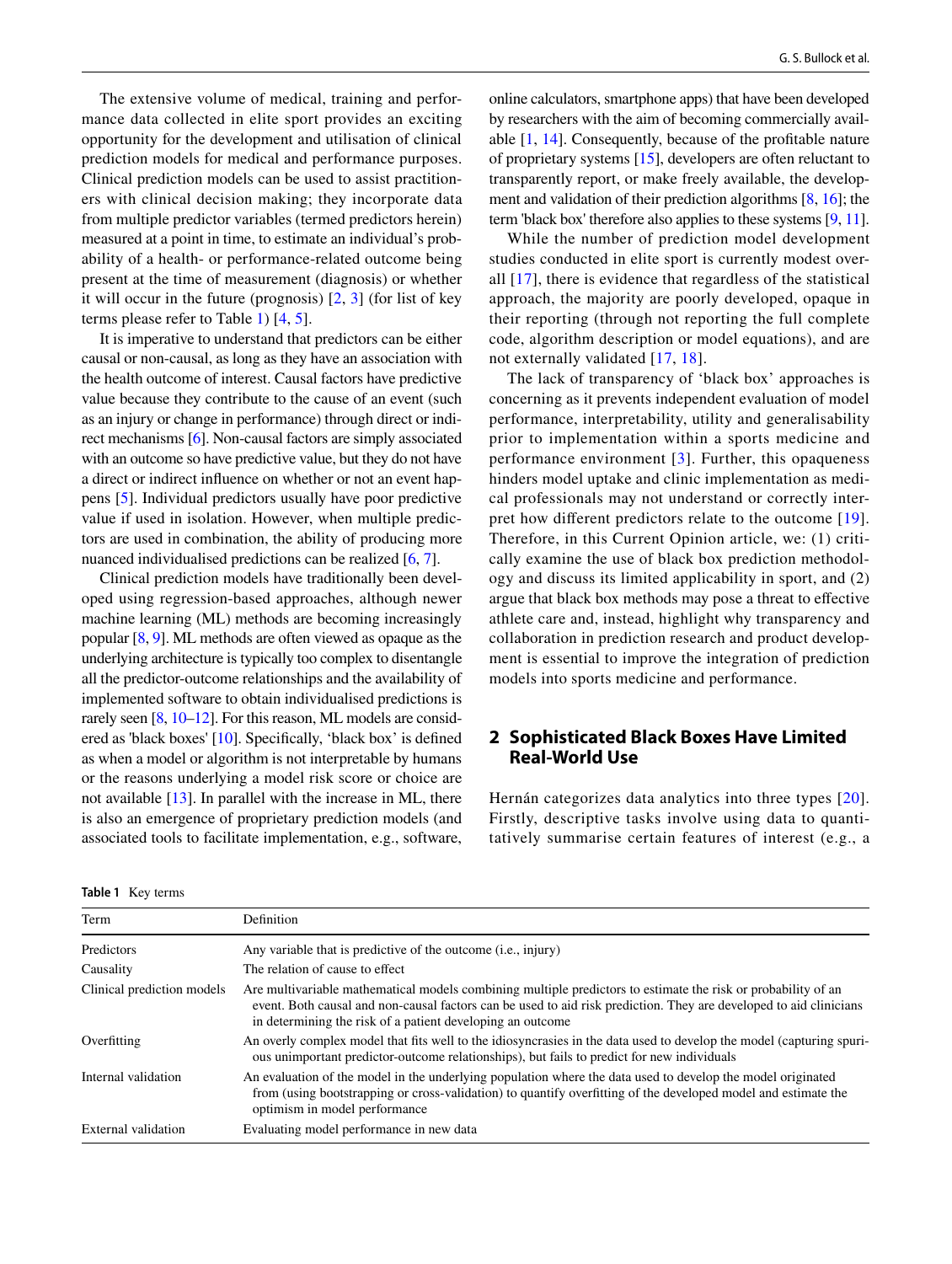descriptive task could be a clinical audit to summarise the proportion of hamstring muscle injuries observed within a football team). Secondly, prediction tasks, also known as predictive modelling [[21](#page-5-15)], select particular data and map these to outcomes of interest [[20\]](#page-5-14). These tasks can therefore determine associations between predictors and a health or performance outcome, or can utilise multiple predictors in a model to compute the probability of a future event occurring for an individual [[22\]](#page-5-16). For example, as a prediction task, one could calculate the risk of a hamstring injury occurring to an athlete during a season using a model that uses any combination of causal and non-causal predictors. Thirdly, counterfactual prediction tasks, also known as explanatory modelling [[21](#page-5-15)], determine the probability of an outcome as if circumstances were diferent in some way because of an intervention, and are underpinned by a causal inference framework [\[20](#page-5-14)]. As an example of counterfactual prediction, one could potentially calculate the risk of a hamstring injury by incorporating or not incorporating eccentric hamstring exercises into an athlete's injury mitigation program, on the basis that reduced hamstring strength was a causal predictor for hamstring injury [[23\]](#page-5-17). Therefore, any interventions that are aimed at modifying causal factors will consequently change their predictive relationship, thus modifying an individual's probability of an event occurring [[24\]](#page-5-18).

Determining predictors that are causal in relation to an outcome can improve a practitioner's ability to create more precise and impactful interventions [[25\]](#page-5-19), and this can be achieved through careful evaluation of the literature. However, a limitation of the current evidence—especially from studies that investigate the association between training load and injury risk – is that results are often incorrectly framed as though causality has been evaluated, even when their methodology does not allow such inferences; there is a clear need for further investigation of injury aetiology in elite sport using a counterfactual, explanatory framework [[26–](#page-5-20)[28](#page-5-21)].

Traditionally, prediction models have been developed using regression-based statistical methods (such as logistic, linear and survival analyses) to calculate a risk score for an individual  $[29]$  $[29]$ . If the aim of a model is to predict an outcome, then these traditional approaches can be used to develop models with any predictors that have an association with the outcome of interest  $[20, 21]$  $[20, 21]$  $[20, 21]$  $[20, 21]$ . But if the aim is to develop a model that has the potential to identify causal relationships, an additional beneft of these traditional approaches is that models can be built around a counterfactual, explanatory framework where existing evidence, expert knowledge and clinical reasoning can be used to select predictors considered important both in terms of clinical relevance and to adjust for the efect of confounding factors [\[20,](#page-5-14) [21](#page-5-15)].

In contrast, ML (e.g., tree-based methods, gradient boosting machines, support vector machines) and deep learning (artifcial neural networks) methods use bespoke algorithms that identify data patterns and determine associations within a dataset, using minimal assumptions about the data being used  $[30]$ . These approaches are perceived to offer increased fexibility to capture nonlinear associations and higher order interactions that exist between a set of predictors and outcome [\[31,](#page-5-24) [32](#page-5-25)]. However, similar to proprietary systems, if developed using ML, full models [\[3](#page-4-2), [33\]](#page-5-26) and the methodologic assumptions used in a model's development are unknown [[5,](#page-4-4) [22](#page-5-16), [34\]](#page-5-27), thus contributing to their opacity.

In addition, while these methods typically employ extremely complex processes to determine associations between potential predictors and outcomes, they are not built using expert knowledge and clinical reasoning, so it is likely that during model development, predictors are selected from a dataset that have no causal relevance [[20](#page-5-14), [23\]](#page-5-17). This means that they cannot provide insights into: (1) what interventions could be implemented or (2) the magnitude of those interventions needed to reduce athlete risk.

Because such models have little or no causal relevance, and the underlying models and their assumptions are not reported, the black box methods are helpful for prediction tasks only. In other words, models developed from such processes in elite sport should only be used to communicate risks or probabilities of an event to practitioners, athletes and coaching staf, rather than assisting with selecting interventions that are designed to change the probability of an outcome. However, a danger is that, in practice, a lack of awareness regarding the conceptual limitations of black box models means that practitioners could erroneously use them for this latter function, thus inadvertently assuming a causal relationship between a predictor and an outcome, even where there is no evidence of one. The assumption of a causal relationship is problematic because an intervention is therefore unlikely to be efective, or, worse, may infuence an unknown or diferent causal pathway. This may result in a possible cost to the athlete, such as increasing the risk of a diferent injury for instance [[26,](#page-5-20) [27](#page-5-28)].

## **3 Black Boxes Cause Problems for Validation and Implementation**

The absence of reporting transparency associated with black box models is problematic because it inhibits the understanding of how they have been internally or externally validated, which are essential processes to understand model performance and generalisability [[18](#page-5-12), [35\]](#page-5-29).

Prediction models usually demonstrate improved (or optimistic) performance on the original development data compared to their performance if they are used on new individuals or future data  $[36]$  $[36]$ . This is often due to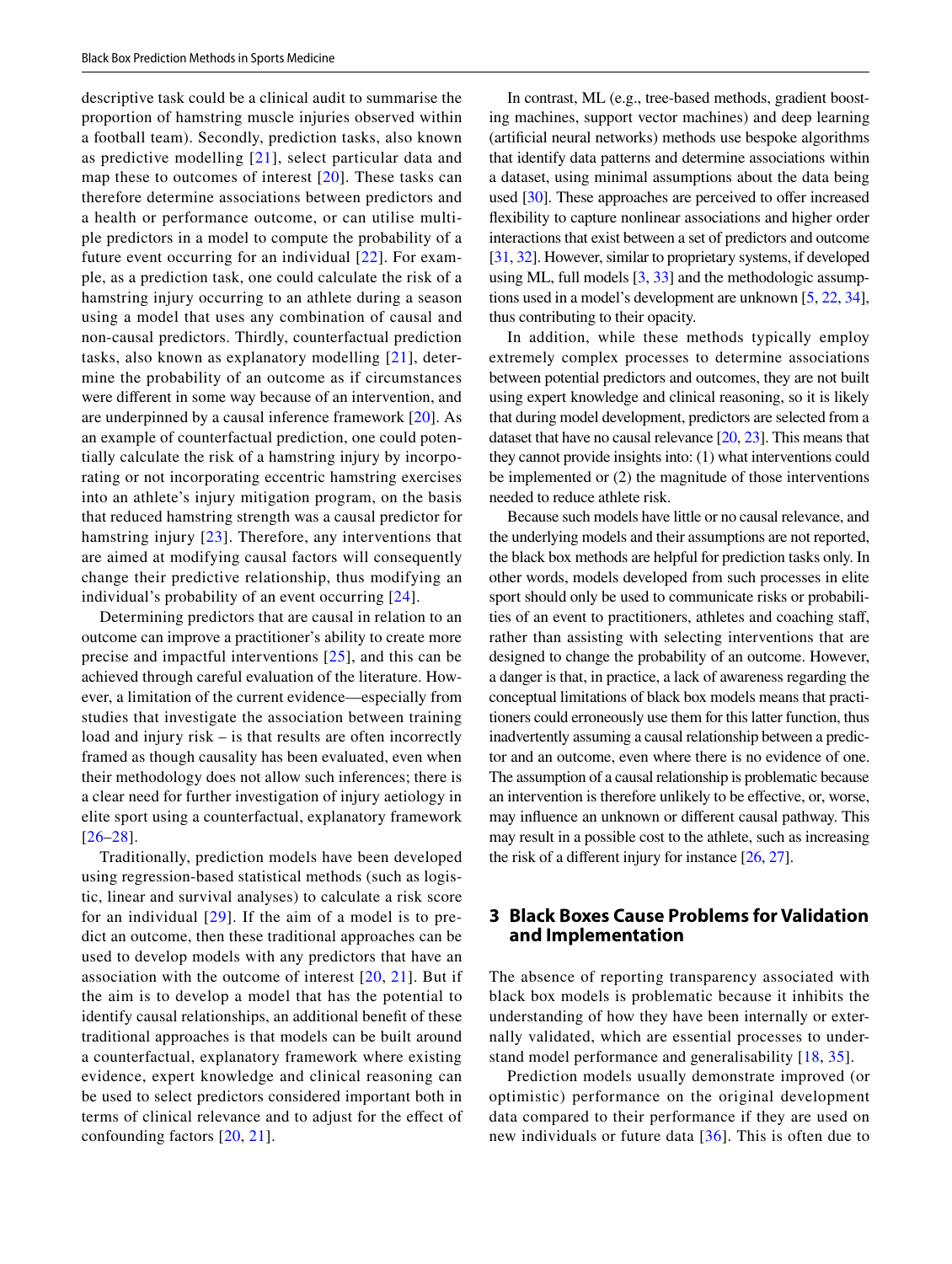overftting, which occurs when ftted models are too complex (with respect to the available data) and are overly adapted to all the idiosyncrasies within the data [[34](#page-5-27)]. In order to counteract or minimise the efect of overftting during development, internal validation should be performed to obtain an optimism-corrected (unbiased) assessment of model performance [[37](#page-5-31)]. Splitting data into development ('training') and validation ('test') data sets should be avoided as this approach will decrease the sample size for both model development and performance assessment, actually increasing the risk of overftting [[37\]](#page-5-31). Ideally, all available data should be used to develop and internally validate the model using bootstrapping or cross-validation to counteract the risk of overftting [\[38,](#page-5-32) [39](#page-5-33)].

Crucially, because black box models do not report full equations (for regression-based models) or full code, hyperparameters or provide algorithms on a repository (for ML models) [[40](#page-5-34), [41\]](#page-5-35), they are at high risk for overfitting. In particular, while ML methods may have great potential for making accurate predictions [[42](#page-5-36)], these approaches typically result in overftted models that have frequently demonstrated poor prospective validation [[43\]](#page-5-37).

It is recommended that prior to using any model in a clinical setting, they should be externally validated in the target population for which they are intended, as models may not perform well in diferent sport organizations or athletic settings [[44\]](#page-5-38). However, the lack of transparency of black box models is also problematic for external validation processes [[18](#page-5-12), [35\]](#page-5-29). Indeed, in a recent systematic review, prediction model external validation quality and reporting transparency was very poor, with 57% not reporting the full model or updated model [[18\]](#page-5-12).

External validation can consist of temporal- (same setting or population), geographic- (e.g., diferent sport club) or domain- (e.g., college athletes) based methods [\[44\]](#page-5-38). It should be noted that merely performing an external validation does not necessarily mean that the model is useful—external validation is assessing the performance of the model in diferent data. For example, a model developed in one organization to predict the risk of professional baseball pitcher arm injuries could be externally validated in another organization. The model may show poor external validation performance, which could imply a lack of clinical usefulness and potential harm, and so would not be recommended for clinical implementation.

Using black box models that do not have transparent validation processes in practice can result in a range of consequences. At the very least, prediction performance may be unreliable, and so would not necessarily be generalizable to new individuals or populations, thus resulting in models with little clinical usefulness [[3](#page-4-2)]. However, more seriously, if models are used where their performance is questionable, this can have signifcant adverse implications for the health of the individuals for which the models are intended [[7](#page-5-1)]. For example, in addition to the issues highlighted earlier that surround the use of black box models for making erroneous causal assumptions, if a poorly performing model is used to decide whether athletes require an intervention, this could result in the delivery of inappropriate or unsuitable interventions, which could be harmful or detrimental to the health and wellbeing of the athlete. To use a further clinical example, Obermeyer et al. [[45](#page-5-39)] independently evaluated a commercial, proprietary black box prediction model that was used widely within American healthcare systems to identify patients with complex health needs and provide additional healthcare resource interventions. The authors used a dataset that contained all of the algorithm's predictions, as well as all of the data variables needed to establish the mechanisms responsible for diferences in predicted risks. They found that predictions-derived models sufered from racial bias, which resulted in unequal access to healthcare among diferent groups, and potentially directly afected patient health.

Therefore, it should be strongly emphasised that if practitioners are considering whether to use a clinical prediction model or buy costly proprietary prediction software systems that have been developed using black box methods, if it is unclear whether a system has been validated accordingly, they should question whether it is safe and appropriate for use in practice.

## **4 A Change in Tactics to Advance Athlete Care: From Black Boxes to Transparency and Collaboration**

Irrespective of the methods used to develop and validate prediction models, the importance of transparent development and validation processes cannot be underestimated, and are vital to allow clinicians to make informed choices on the potential risks and benefts of implementing such black box models into practice. While enhancing reproducibility, transparent reporting also allows researchers and practitioners to interpret the validity, performance and, ultimately, the clinical utility of such models in practice [[3\]](#page-4-2). In particular, reporting of complete equations (for regression-based models, e.g., all the regression coefficients including the intercept) [\[8](#page-5-2)] or the complete code and tuned hyperparameters (e.g., for machine learning and deep learning models) [[3,](#page-4-2) [46\]](#page-5-40) can allow the creation of easy to use applications, where sports medicine practitioners can input relevant data to calculate an individual athlete's overall risk score [[8](#page-5-2)]. In the case of proprietary risk-prediction models, steps can be taken to keep intellectual property guarded while still performing transparent validation and performance assessments such as reporting likelihood or odds ratios for all predictors, signing non-disclosure agreements, or sharing the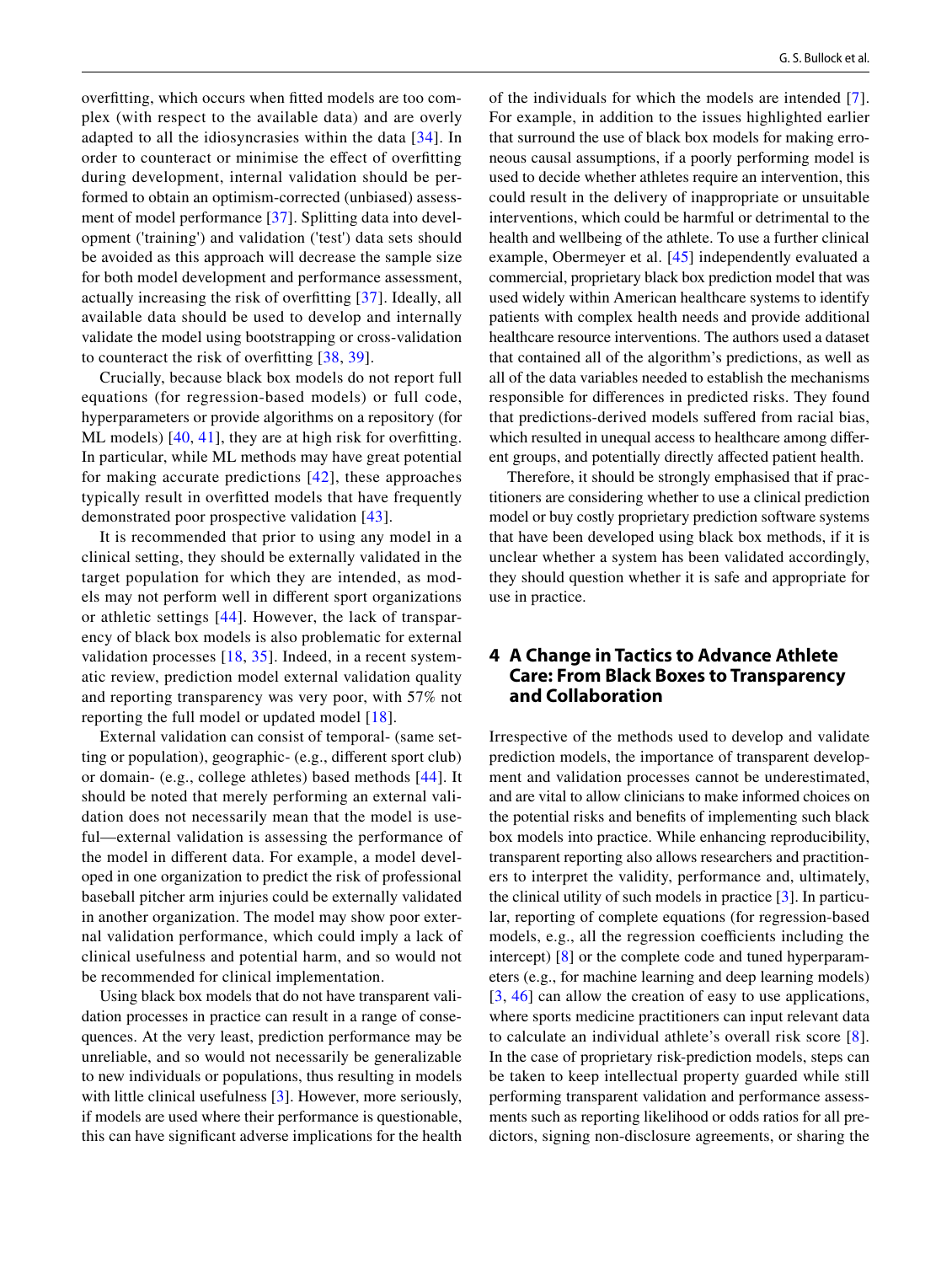algorithm logic, to name a few [[47](#page-5-41)]. If a company does not want to disclose its model, it is possible to reverse engineer prediction outcomes in a separate sample. However, this is untenable as a long-term validation solution [\[8](#page-5-2)]. For further information on reporting model transparency, please refer to Transparent Reporting of a multivariable prediction model for Individual Prognosis Or Diagnosis (TRIPOD) [[3](#page-4-2)] and TRIPOD: Artificial Intelligence [\[3](#page-4-2)].

Increasing the transparency of black box models provides an opportunity for collaboration between sport organizations or leagues. Increasing collaborative opportunities can help circumvent a specifc issue that afects the development of prediction models in sport, which is limited sample size [[26,](#page-5-20) [27](#page-5-28)]. For example, prediction model sample size calculations are based upon the number of events (in this case, injuries), not on the overall sample size [[48](#page-5-42)[–50\]](#page-6-0). Further, external prediction model validation is grounded on the number of events, distribution of the sample risk, and calibration [[51,](#page-6-1) [52](#page-6-2)]. Most sport organizations do not sustain enough injuries within a given season, or multiple seasons, to develop or externally validate a model accurately. Only by collaborating with multiple sport organizations or leagues could proper prediction model development and external validation be performed. Without model transparency, these collaborations are impossible and, thus, accurate and useful prediction models cannot be developed or validated [[53](#page-6-3)].

## **5 Conclusion**

The improvements in technology [[54](#page-6-4)–[56\]](#page-6-5) and the rise of data-driven methods [\[57–](#page-6-6)[60\]](#page-6-7) provide an exciting opportunity for the development, validation and incorporation of prediction models within sports medicine practice. The application of prediction model methodology can aid sports medicine clinicians and performance professionals in identifying predictors that most infuence injury risk or changes in performance. However, without full transparency of reporting and the complete presentation of all model equations (regression-based approaches) [\[3\]](#page-4-2) or code (machine learning) [[33\]](#page-5-26), these methods become black boxes that cannot aid in interpretation, or guide intervention. Further, these methods may potentially waste scarce resources including athlete and clinician time. While prediction models in sports medicine are developed with the intention of facilitating athlete care, we argue that, paradoxically, the creation of opaque models signifcantly inhibits their infuence. Furthermore, opaque black box models may indeed hinder or threaten delivery of efective healthcare or training programmes if they are applied in practice. In this Current Opinion article, we strongly advocate the use of transparency and collaboration to

enhance the rigour of future model development and validation studies, which may culminate in more accurate and useful future models for implementation within elite sport. Furthermore, it is hoped that this paper will increase practitioner awareness of the issues surrounding black box predictive analytics, and assist with the evaluation of such models to facilitate informed decisions regarding clinical implementation.

**Authors' contributions** GSB, TH, GSC and SK conceived the study idea. GSB, TH, GSC and SK were involved in design and planning. GSB, TH and SK wrote the frst draft. GSB, TH, AHA, PW, GSC and SK critically appraised the manuscript. GSB, TH and SK wrote the frst draft. GSB, TH, AHA, PW, GSC and SK approved the fnal version of the manuscript.

**Funding** GSC was supported by the NIHR Biomedical Research Centre, Oxford, and Cancer Research UK (programme grant: C49297/ A27294). No other sources of funding were used to assist in the preparation of this article.

#### **Declarations**

**Conflicts of interest/Competing interests** Garrett S. Bullock, Tom Hughes, Amelia H. Arundale, Patrick Ward, Gary S. Collins and Stefan Kluzek declare that they have no conficts of interest relevant to the content of this article.

**Availability of data and material** Not applicable.

**Code availability** Not applicable.

**Ethics approval** Not applicable.

**Consent to participate** Not applicable.

**Consent for publication** Not applicable.

#### **References**

- <span id="page-4-0"></span>1. Horvat T, Job J. The use of machine learning in sport outcome prediction: a review. Wiley Interdiscipl Rev Data Min Knowl Discov. 2020;10(5):e1380.
- <span id="page-4-1"></span>2. McCall A, Fanchini M, Coutts AJ. Prediction: the modern-day sport-science and sports-medicine "quest for the holy grail." Int J Sports Physiol Perform. 2017;12(5):704–6.
- <span id="page-4-2"></span>3. Moons KG, Altman DG, Reitsma JB, Ioannidis JP, Macaskill P, Steyerberg EW, et al. Transparent Reporting of a multivariable prediction model for Individual Prognosis or Diagnosis (TRIPOD): explanation and elaboration. Ann Int Med. 2015;162(1):W1–73.
- <span id="page-4-3"></span>4. Riley RD, van der Windt D, Croft P, Moons KG. Prognosis research in healthcare: concepts, methods, and impact. Oxford University Press; 2019.
- <span id="page-4-4"></span>5. Hughes T, Sergeant JC, van der Windt DA, Riley R, Callaghan MJ. Periodic health examination and injury prediction in professional football (Soccer): theoretically, the prognosis is good. Sport Med. 2018;48(11):2443–8.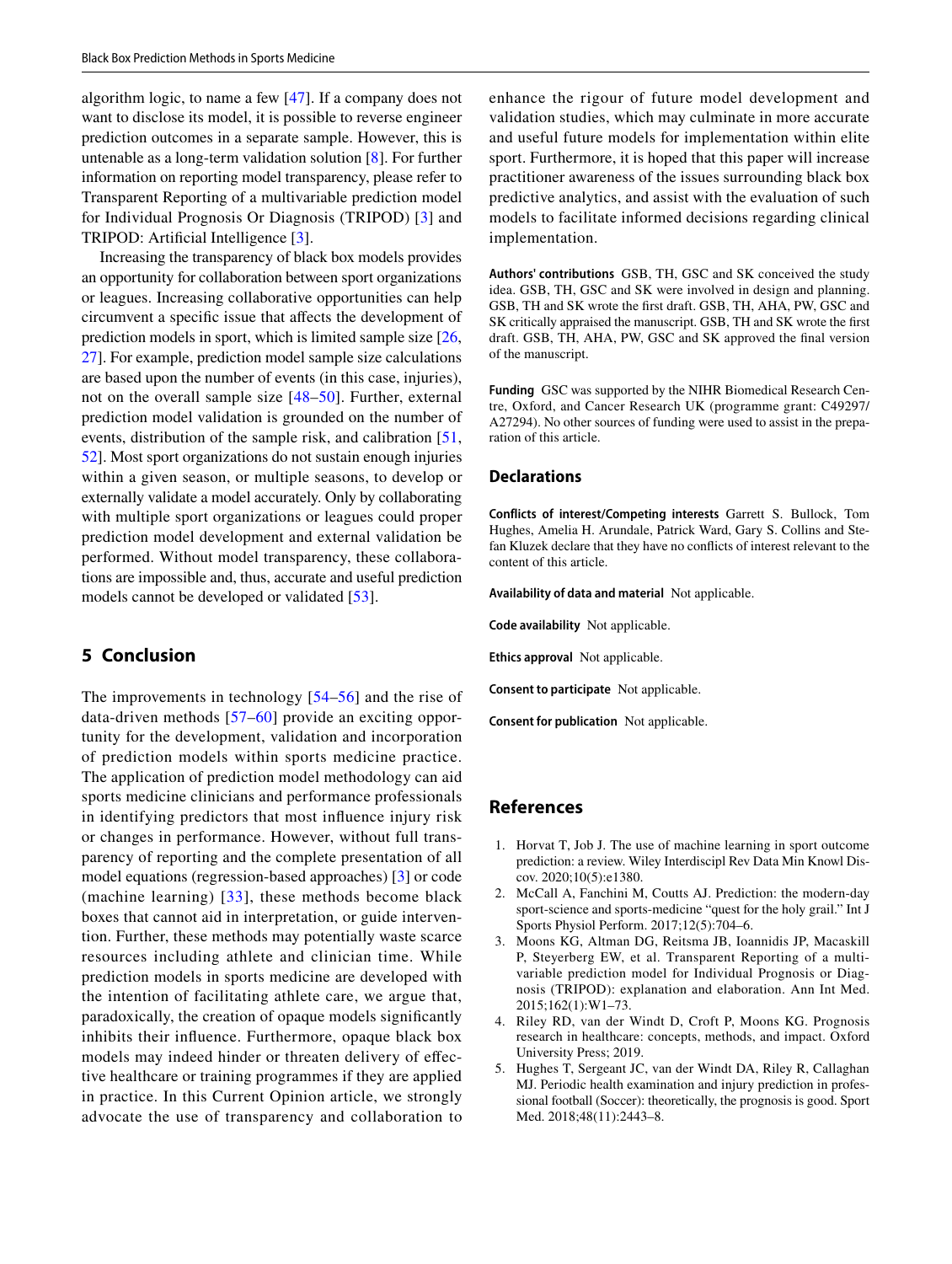- <span id="page-5-0"></span>6. Riley RD, Hayden JA, Steyerberg EW, Moons KG, Abrams K, Kyzas PA, et al. Prognosis Research Strategy (PROGRESS) 2: prognostic factor research. PLoS Med. 2013;10(2):e1001380.
- <span id="page-5-1"></span>7. Steyerberg EW, Moons KG, van der Windt DA, Hayden JA, Perel P, Schroter S, et al. Prognosis Research Strategy (PROGRESS) 3: prognostic model research. PLoS Med. 2013;10(2):e1001381.
- <span id="page-5-2"></span>8. Van Calster B, Wynants L, Timmerman D, Steyerberg EW, Collins GS. Predictive analytics in health care: how can we know it works? J Am Med Inf Assoc. 2019;26(12):1651–4.
- <span id="page-5-3"></span>9. Topol EJ. High-performance medicine: the convergence of human and artifcial intelligence. Nat Med. 2019;25(1):44–56.
- <span id="page-5-4"></span>10. Adadi A, Berrada M. Peeking inside the black-box: a survey on explainable artifcial intelligence (XAI). IEEE Access. 2018;6:52138–60.
- <span id="page-5-10"></span>11. Rudin C. Stop explaining black box machine learning models for high stakes decisions and use interpretable models instead. Nat Mach Intell. 2019;1(5):206–15.
- <span id="page-5-5"></span>12. Dhiman P, Ma J, Navarro CA, Speich B, Bullock G, Damen JA, et al. Reporting of prognostic clinical prediction models based on machine learning methods in oncology needs to be improved. J Clin Epidemiol. 2021;138:60–72.
- <span id="page-5-6"></span>13. Da Cruz HF, Pfahringer B, Martensen T, Schneider F, Meyer A, Böttinger E, et al. Using interpretability approaches to update "black-box" clinical prediction models: an external validation study in nephrology. ArtifIntell Med. 2021;111:101982.
- <span id="page-5-7"></span>14. Cook C. Predicting future physical injury in sports: it's a complicated dynamic system. Br J Sport Med. 2016;50(22):1356–7.
- <span id="page-5-8"></span>15. Shah ND, Steyerberg EW, Kent DM. Big data and predictive analytics: recalibrating expectations. JAMA. 2018;320(1):27–8.
- <span id="page-5-9"></span>16. Van Calster B, Steyerberg EW, Collins GS. Artifcial intelligence algorithms for medical prediction should be nonproprietary and readily available. JAMA Int Med. 2019;179(5):731.
- <span id="page-5-11"></span>17. Seow D, Graham I, Massey A. Prediction models for musculoskeletal injuries in professional sporting activities: A systematic review. Trans Sports Med. 2020;3(6):505–17.
- <span id="page-5-12"></span>18. Collins GS, de Groot JA, Dutton S, Omar O, Shanyinde M, Tajar A, et al. External validation of multivariable prediction models: a systematic review of methodological conduct and reporting. BMC Med Res Methodol. 2014;14(1):40.
- <span id="page-5-13"></span>19. Watson DS, Krutzinna J, Bruce IN, Grifths CE, McInnes IB, Barnes MR, et al. Clinical applications of machine learning algorithms: beyond the black box. Bmj. 2019;12;364.
- <span id="page-5-14"></span>20. Hernán MA, Hsu J, Healy B. A second chance to get causal inference right: a classifcation of data science tasks. Chance. 2019;32(1):42–9.
- <span id="page-5-15"></span>21. Shmueli G. To explain or to predict? Stat Sci. 2010;25(3):289–310.
- <span id="page-5-16"></span>22. Prosperi M, Guo Y, Sperrin M, Koopman JS, Min JS, He X, et al. Causal inference and counterfactual prediction in machine learning for actionable healthcare. Nat Mach Intell. 2020;2(7):369–75.
- <span id="page-5-17"></span>23. Hernán MA, Robins JM. Causal inference: what if. Boca Raton: Chapman & Hall/CRC; 2020.
- <span id="page-5-18"></span>24. Sperrin M, Jenkins D, Martin GP, Peek N. Explicit causal reasoning is needed to prevent prognostic models being victims of their own success. J Am Med Informatic Assoc. 2019;26(12):1675–6.
- <span id="page-5-19"></span>25. Hingorani AD, van der Windt DA, Riley RD, Abrams K, Moons KG, Steyerberg EW, et al. Prognosis research strategy (PRO-GRESS) 4: stratifed medicine research. BMJ. 2013;346:e5793.
- <span id="page-5-20"></span>26. Impellizzeri FM, McCall A, Ward P, Bornn L, Coutts AJ. Training load and its role in injury prevention, part 2: conceptual and methodologic pitfalls. J Athl Train. 2020;55(9):893–901.
- <span id="page-5-28"></span>27. Impellizzeri FM, Menaspà P, Coutts AJ, Kalkhoven J, Menaspa MJ. Training load and its role in injury prevention, part I: back to the future. J Athl Train. 2020;55(9):885–92.
- <span id="page-5-21"></span>28. Impellizzeri FM, Ward P, Coutts AJ, Bornn L, McCall A. Training load and injury part 1: the devil is in the detail—challenges

to applying the current research in the training load and injury feld. J Orthop Sport Phys Ther. 2020;50(10):574–6.

- <span id="page-5-22"></span>29. Moons KG, Royston P, Vergouwe Y, Grobbee DE, Altman DG. Prognosis and prognostic research: what, why, and how? BMJ. 2009;338:b375.
- <span id="page-5-23"></span>30. Bzdok D, Altman N, Krzywinski M. Points of signifcance: statistics versus machine learning. Nature 2018;14(12):1119.
- <span id="page-5-24"></span>31. Ogundimu EO, Altman DG, Collins GS. Adequate sample size for developing prediction models is not simply related to events per variable. J Clin Epidemiol. 2016;76:175–82.
- <span id="page-5-25"></span>32. Collins GS, Ogundimu EO, Altman DG. Sample size considerations for the external validation of a multivariable prognostic model: a resampling study. Stat Med. 2016;35(2):214–26.
- <span id="page-5-26"></span>33. Collins GS, Moons KG. Reporting of artifcial intelligence prediction models. The Lancet. 2019;393(10181):1577–9.
- <span id="page-5-27"></span>34. Steyerberg EW. Clinical prediction models. Springer; 2019.
- <span id="page-5-29"></span>35. Wynants L, Collins GS, Van Calster B. Key steps and common pitfalls in developing and validating risk models. BJOG. 2017;124(3):423–32.
- <span id="page-5-30"></span>36. Altman DG, Royston P. What do we mean by validating a prognostic model? Stat Med. 2000;19(4):453–73.
- <span id="page-5-31"></span>37. Steyerberg EW, Harrell FE Jr, Borsboom GJ, Eijkemans M, Vergouwe Y, Habbema JDF. Internal validation of predictive models: efficiency of some procedures for logistic regression analysis. J Clin Epidemiol. 2001;54(8):774–81.
- <span id="page-5-32"></span>38. Steyerberg EW, Harrell FE. Prediction models need appropriate internal, internal–external, and external validation. J Clin Epidemiol. 2016;69:245–7.
- <span id="page-5-33"></span>39. Efron B, Tibshirani RJ. An introduction to the bootstrap. CRC Press; 1994.
- <span id="page-5-34"></span>40. Nagendran M, Chen Y, Lovejoy CA, Gordon AC, Komorowski M, Harvey H, et al. Artifcial intelligence versus clinicians: systematic review of design, reporting standards, and claims of deep learning studies. Bmj. 2020;25;368.
- <span id="page-5-35"></span>41. Vollmer S, Mateen BA, Bohner G, Király FJ, Ghani R, Jonsson P, et al. Machine learning and artifcial intelligence research for patient beneft: 20 critical questions on transparency, replicability, ethics, and efectiveness. bmj. 2020;20;368.
- <span id="page-5-36"></span>42. Obermeyer Z, Emanuel EJ. Predicting the future—big data, machine learning, and clinical medicine. N Engl J Med. 2016;375(13):1216.
- <span id="page-5-37"></span>43. D'Amour A, Heller K, Moldovan D, Adlam B, Alipanahi B, Beutel A, et al. Underspecification presents challenges for credibility in modern machine learning. arXiv preprint arXiv:201103395. 2020.
- <span id="page-5-38"></span>44. Moons KG, Kengne AP, Grobbee DE, Royston P, Vergouwe Y, Altman DG, et al. Risk prediction models: II. External validation, model updating, and impact assessment. Heart. 2012;98(9):691–8.
- <span id="page-5-39"></span>45. Obermeyer Z, Powers B, Vogeli C, Mullainathan S. Dissecting racial bias in an algorithm used to manage the health of populations. Science. 2019;366(6464):447–53.
- <span id="page-5-40"></span>46. Haibe-Kains B, Adam GA, Hosny A, Khodakarami F, Waldron L, Wang B, et al. Transparency and reproducibility in artifcial intelligence. Nature. 2020;586(7829):E14–6.
- <span id="page-5-41"></span>47. Janssens A. Proprietary algorithms for polygenic risk: protecting scientific innovation or hiding the lack of it? Genes. 2019;10(6):448.
- <span id="page-5-42"></span>48. van Smeden M, de Groot JA, Moons KG, Collins GS, Altman DG, Eijkemans MJ, et al. No rationale for 1 variable per 10 events criterion for binary logistic regression analysis. BMC Med Res Methodol. 2016;16(1):163.
- 49. van Smeden M, Moons KG, de Groot JA, Collins GS, Altman DG, Eijkemans MJ, et al. Sample size for binary logistic prediction models: Beyond events per variable criteria. Stat Methods Med Res. 2019;28(8):2455–74.